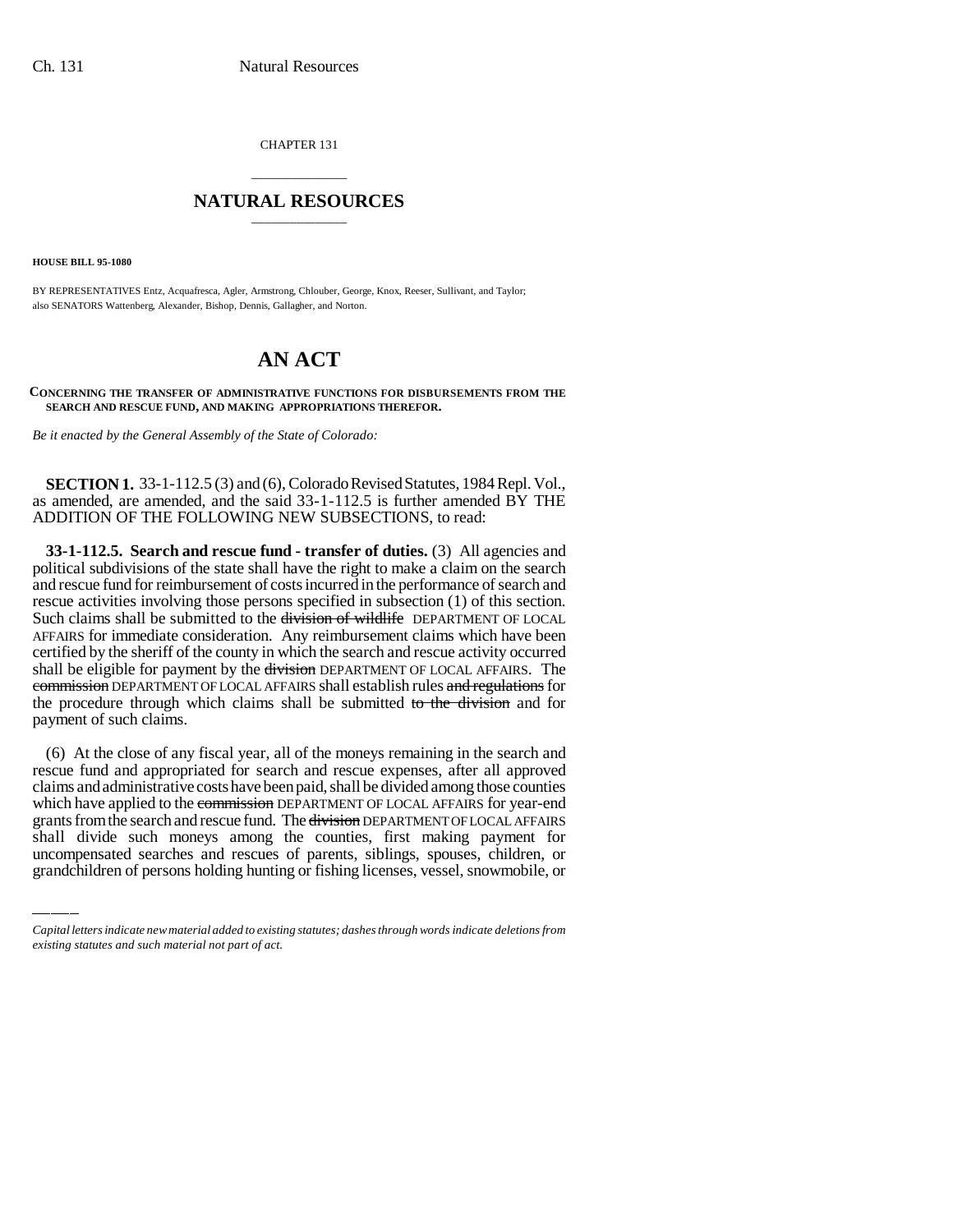Natural Resources Ch. 131

off-highway vehicle registrations, or a hiking certificate issued pursuant to section 33-4-118, second making payment for search and rescue-related training and equipment, which shall include private and nonprivate helicopter service, but not self-propelled motor vehicles which are designed primarily for travel on the public highways, and third making payment for other uncompensated searches. The commission DEPARTMENT OF LOCAL AFFAIRS shall establish rules and regulations for applying for year-end grants from the moneys remaining in the search and rescue fund.

(7) ALL RULES AND ORDERS OF THE WILDLIFE COMMISSION ADOPTED BEFORE JULY 1, 1995, IN CONNECTION WITH THE POWERS, DUTIES, AND FUNCTIONS TRANSFERRED TO THE DEPARTMENT OF LOCAL AFFAIRS PURSUANT TO THIS SECTION SHALL CONTINUE TO BE EFFECTIVE UNTIL REVISED, AMENDED, REPEALED, OR NULLIFIED PURSUANT TO LAW AND SHALL BE ENFORCED BY THE DEPARTMENT OF LOCAL AFFAIRS. ON AND AFTER JULY 1, 1995, THE DEPARTMENT OF LOCAL AFFAIRS SHALL ADOPT RULES AS REQUIRED BY THIS SECTION. UNTIL RULES ARE SO ADOPTED:

(a) REFERENCES TO THE DIVISION OF WILDLIFE OR THE WILDLIFE COMMISSION IN ANY EXISTING RULES AND ORDERS SHALL BE DEEMED TO APPLY TO THE DEPARTMENT OF LOCAL AFFAIRS; AND

(b) THE MEMBERSHIP ON THE SEARCH AND RESCUE ADVISORY BOARD SHALL REMAIN UNCHANGED; EXCEPT THAT THE DIRECTOR OF THE DEPARTMENT OF LOCAL AFFAIRS SHALL APPOINT THE FOLLOWING TO THE ADVISORY BOARD:

(I) A REPRESENTATIVE OF THE DEPARTMENT OF LOCAL AFFAIRS; AND

(II) A REPRESENTATIVE OF AN ORGANIZATION THAT PROMOTES THE INTERESTS OF BACKPACKERS, HIKERS, MOUNTAIN BIKE RIDERS, OR CROSS-COUNTRY SKIERS.

(8) ON JULY 1, 1995, ALL ITEMS OF PROPERTY, INCLUDING OFFICE FURNITURE AND FIXTURES, BOOKS, DOCUMENTS, AND RECORDS OF THE DIVISION OF WILDLIFE AND THE WILDLIFE COMMISSION RELATING TO THE DUTIES AND FUNCTIONS TRANSFERRED TO THE DEPARTMENT OF LOCAL AFFAIRS PURSUANT TO THIS SECTION ARE TRANSFERRED TO AND SHALL BECOME THE PROPERTY OF THE DEPARTMENT OF LOCAL AFFAIRS.

**SECTION 2. Appropriation.** (1) For the implementation of this act, appropriations made in the annual general appropriation act for the fiscal year beginning July 1, 1995, shall be adjusted as follows:

(a) (I) The appropriation to the department of local affairs for search and rescue is increased by four hundred thirty-three thousand eight hundred forty-six dollars (\$433,846), of which the total amount is from the search and rescue fund;

(II) The number of FTE for search and rescue in the department of local affairs is increased by 0.3 FTE.

(b) (I) The appropriation to the department of natural resources, division of wildlife, for search and rescue is decreased by four hundred thirty-three thousand eight hundred forty-six dollars (\$433,846), of which the total amount is from the search and rescue fund;